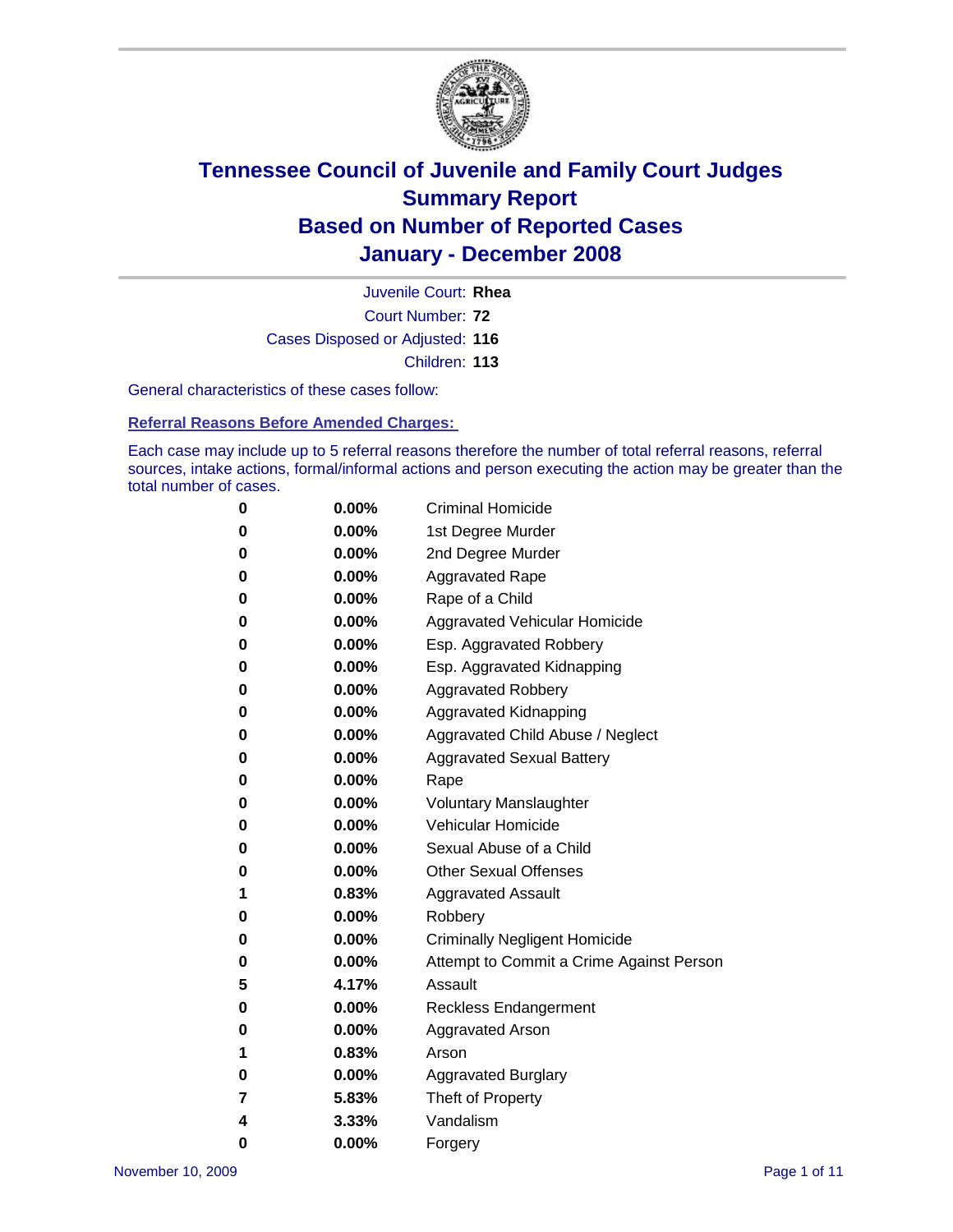

Court Number: **72** Juvenile Court: **Rhea** Cases Disposed or Adjusted: **116** Children: **113**

#### **Referral Reasons Before Amended Charges:**

Each case may include up to 5 referral reasons therefore the number of total referral reasons, referral sources, intake actions, formal/informal actions and person executing the action may be greater than the total number of cases.

| 0  | 0.00%  | <b>Worthless Checks</b>                                     |
|----|--------|-------------------------------------------------------------|
| 0  | 0.00%  | Illegal Possession / Fraudulent Use of Credit / Debit Cards |
| 0  | 0.00%  | <b>Burglary</b>                                             |
| 0  | 0.00%  | Unauthorized Use of a Vehicle                               |
| 0  | 0.00%  | <b>Cruelty to Animals</b>                                   |
| 0  | 0.00%  | Sale of Controlled Substances                               |
| 17 | 14.17% | <b>Other Drug Offenses</b>                                  |
| 0  | 0.00%  | <b>Possession of Controlled Substances</b>                  |
| 0  | 0.00%  | <b>Criminal Attempt</b>                                     |
| 0  | 0.00%  | Carrying Weapons on School Property                         |
| 0  | 0.00%  | Unlawful Carrying / Possession of a Weapon                  |
| 3  | 2.50%  | <b>Evading Arrest</b>                                       |
| 0  | 0.00%  | Escape                                                      |
| 1  | 0.83%  | Driving Under Influence (DUI)                               |
| 7  | 5.83%  | Possession / Consumption of Alcohol                         |
| 0  | 0.00%  | Resisting Stop, Frisk, Halt, Arrest or Search               |
| 0  | 0.00%  | <b>Aggravated Criminal Trespass</b>                         |
| 0  | 0.00%  | Harassment                                                  |
| 0  | 0.00%  | Failure to Appear                                           |
| 0  | 0.00%  | Filing a False Police Report                                |
| 0  | 0.00%  | Criminal Impersonation                                      |
| 9  | 7.50%  | <b>Disorderly Conduct</b>                                   |
| 0  | 0.00%  | <b>Criminal Trespass</b>                                    |
| 0  | 0.00%  | <b>Public Intoxication</b>                                  |
| 0  | 0.00%  | Gambling                                                    |
| 4  | 3.33%  | Traffic                                                     |
| 0  | 0.00%  | <b>Local Ordinances</b>                                     |
| 0  | 0.00%  | Violation of Wildlife Regulations                           |
| 0  | 0.00%  | Contempt of Court                                           |
| 5  | 4.17%  | Violation of Probation                                      |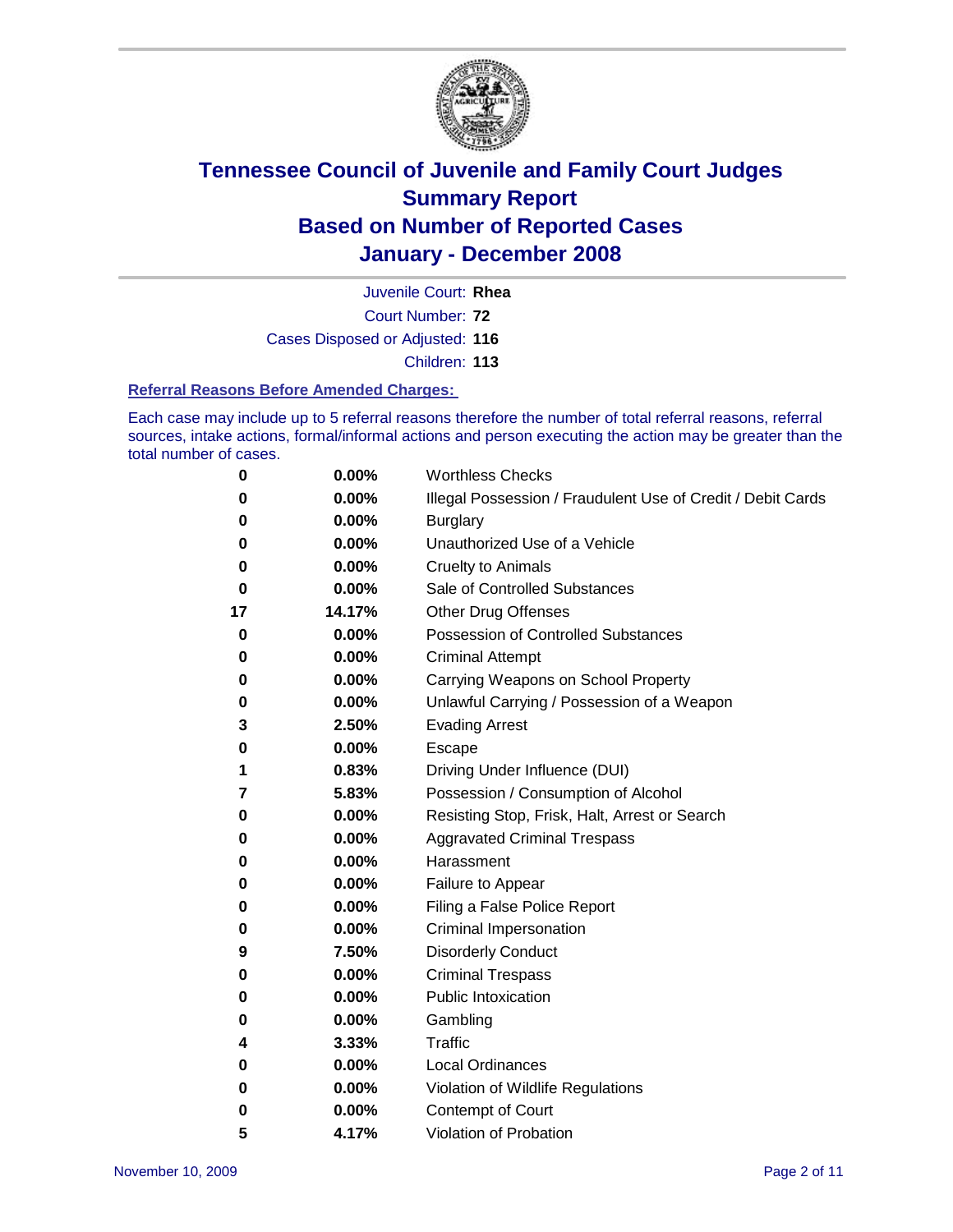

Court Number: **72** Juvenile Court: **Rhea** Cases Disposed or Adjusted: **116** Children: **113**

#### **Referral Reasons Before Amended Charges:**

Each case may include up to 5 referral reasons therefore the number of total referral reasons, referral sources, intake actions, formal/informal actions and person executing the action may be greater than the total number of cases.

| 0        | 0.00%   | Violation of Aftercare                 |
|----------|---------|----------------------------------------|
| 3        | 2.50%   | <b>Unruly Behavior</b>                 |
| 35       | 29.17%  | Truancy                                |
| 3        | 2.50%   | In-State Runaway                       |
| 0        | 0.00%   | Out-of-State Runaway                   |
| 0        | 0.00%   | Possession of Tobacco Products         |
| 0        | 0.00%   | Violation of a Valid Court Order       |
| 0        | 0.00%   | Violation of Curfew                    |
| 0        | 0.00%   | Sexually Abused Child                  |
| 0        | 0.00%   | <b>Physically Abused Child</b>         |
| 0        | 0.00%   | Dependency / Neglect                   |
| $\bf{0}$ | 0.00%   | <b>Termination of Parental Rights</b>  |
| 0        | 0.00%   | <b>Violation of Pretrial Diversion</b> |
| 0        | 0.00%   | Violation of Informal Adjustment       |
| 0        | 0.00%   | <b>Judicial Review</b>                 |
| 0        | 0.00%   | <b>Administrative Review</b>           |
| 0        | 0.00%   | <b>Foster Care Review</b>              |
| 14       | 11.67%  | Custody                                |
| 0        | 0.00%   | Visitation                             |
| 0        | 0.00%   | Paternity / Legitimation               |
| 0        | 0.00%   | <b>Child Support</b>                   |
| 0        | 0.00%   | <b>Request for Medical Treatment</b>   |
| 0        | 0.00%   | <b>Consent to Marry</b>                |
| 1        | 0.83%   | Other                                  |
| 120      | 100.00% | <b>Total Referrals</b>                 |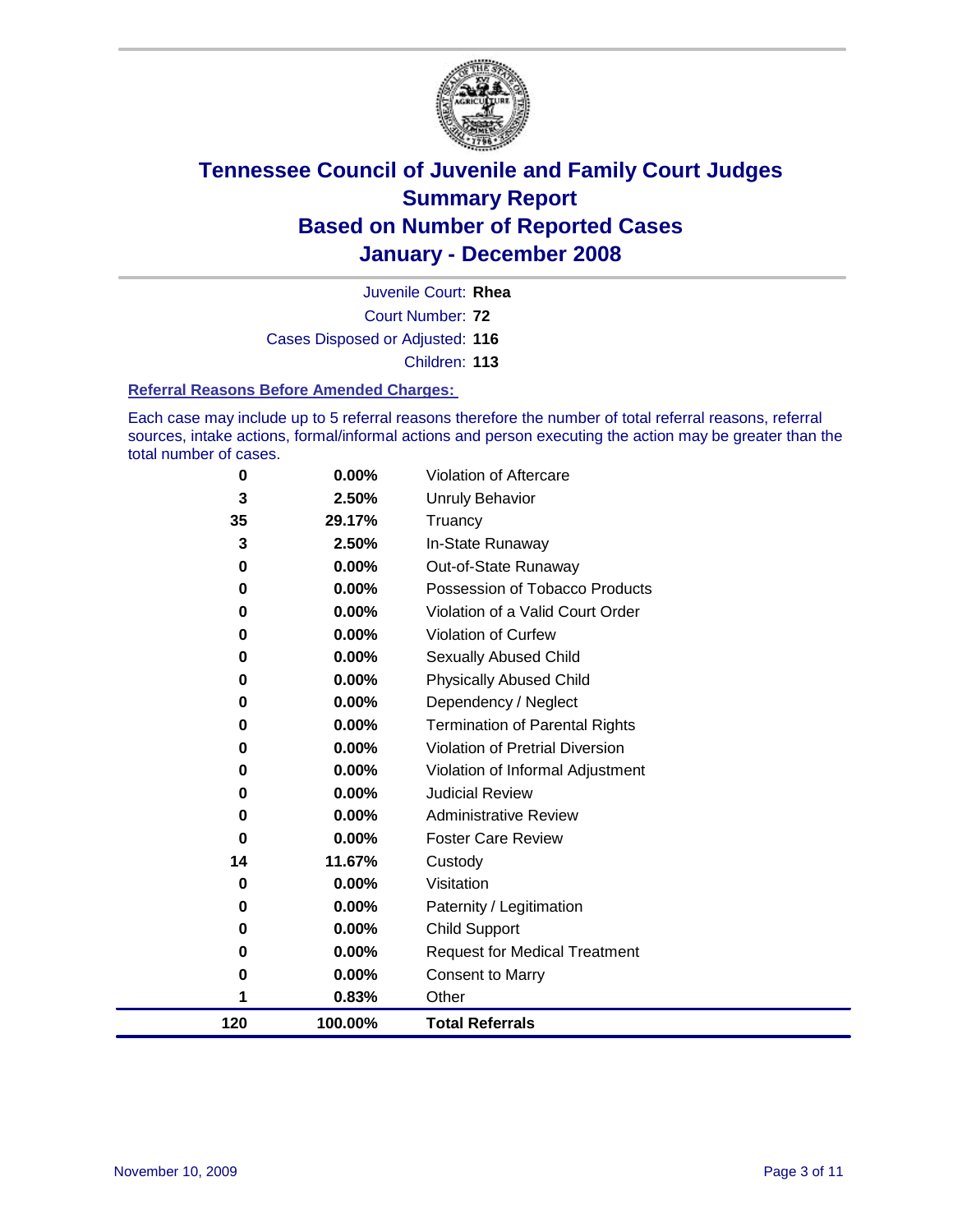

|                            | Juvenile Court: Rhea            |                                   |  |  |  |
|----------------------------|---------------------------------|-----------------------------------|--|--|--|
|                            |                                 | Court Number: 72                  |  |  |  |
|                            | Cases Disposed or Adjusted: 116 |                                   |  |  |  |
|                            | Children: 113                   |                                   |  |  |  |
| <b>Referral Sources: 1</b> |                                 |                                   |  |  |  |
| 55                         | 45.83%                          | Law Enforcement                   |  |  |  |
| 10                         | 8.33%                           | Parents                           |  |  |  |
| $\overline{\mathbf{z}}$    | 5.83%                           | <b>Relatives</b>                  |  |  |  |
| $\bf{0}$                   | 0.00%                           | Self                              |  |  |  |
| 36                         | 30.00%                          | School                            |  |  |  |
| 0                          | 0.00%                           | <b>CSA</b>                        |  |  |  |
| 0                          | 0.00%                           | <b>DCS</b>                        |  |  |  |
| 0                          | 0.00%                           | <b>Other State Department</b>     |  |  |  |
| 0                          | 0.00%                           | <b>District Attorney's Office</b> |  |  |  |
| 6                          | 5.00%                           | <b>Court Staff</b>                |  |  |  |
| 0                          | 0.00%                           | Social Agency                     |  |  |  |
| 0                          | 0.00%                           | <b>Other Court</b>                |  |  |  |
| 5                          | 4.17%                           | Victim                            |  |  |  |
| 0                          | 0.00%                           | Child & Parent                    |  |  |  |
| 0                          | 0.00%                           | Hospital                          |  |  |  |
| 0                          | 0.00%                           | Unknown                           |  |  |  |
| 1                          | 0.83%                           | Other                             |  |  |  |
| 120                        | 100.00%                         | <b>Total Referral Sources</b>     |  |  |  |

### **Age of Child at Referral: 2**

| 113 | 100.00%  | <b>Total Child Count</b> |
|-----|----------|--------------------------|
| 0   | $0.00\%$ | <b>Unknown</b>           |
| 0   | $0.00\%$ | Ages 19 and Over         |
| 30  | 26.55%   | Ages 17 through 18       |
| 31  | 27.43%   | Ages 15 through 16       |
| 21  | 18.58%   | Ages 13 through 14       |
| 10  | 8.85%    | Ages 11 through 12       |
| 21  | 18.58%   | Ages 10 and Under        |
|     |          |                          |

<sup>1</sup> If different than number of Referral Reasons (120), verify accuracy of your court's data.

<sup>2</sup> One child could be counted in multiple categories, verify accuracy of your court's data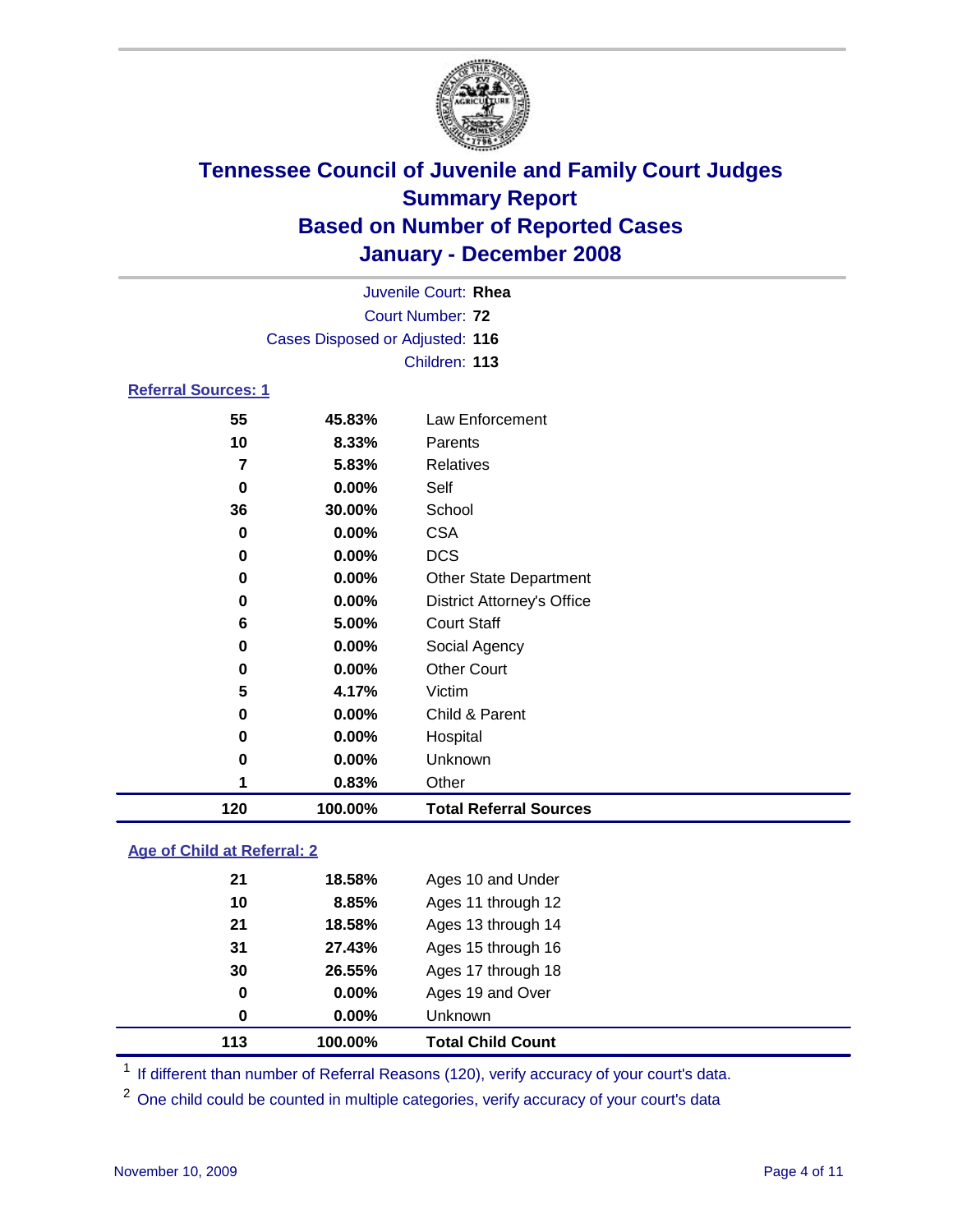

| Juvenile Court: Rhea                    |                                 |                          |  |  |  |
|-----------------------------------------|---------------------------------|--------------------------|--|--|--|
| Court Number: 72                        |                                 |                          |  |  |  |
|                                         | Cases Disposed or Adjusted: 116 |                          |  |  |  |
|                                         | Children: 113                   |                          |  |  |  |
| Sex of Child: 1                         |                                 |                          |  |  |  |
| 78                                      | 69.03%                          | Male                     |  |  |  |
| 35                                      | 30.97%                          | Female                   |  |  |  |
| $\bf{0}$                                | 0.00%                           | Unknown                  |  |  |  |
| 113                                     | 100.00%                         | <b>Total Child Count</b> |  |  |  |
| <b>Race of Child: 1</b>                 |                                 |                          |  |  |  |
| 108                                     | 95.58%                          | White                    |  |  |  |
| 5                                       | 4.42%                           | African American         |  |  |  |
| 0                                       | 0.00%                           | Native American          |  |  |  |
| 0                                       | 0.00%                           | Asian                    |  |  |  |
| 0                                       | 0.00%                           | Mixed                    |  |  |  |
| $\bf{0}$                                | 0.00%                           | Unknown                  |  |  |  |
| 113                                     | 100.00%                         | <b>Total Child Count</b> |  |  |  |
| <b>Hispanic Origin: 1</b>               |                                 |                          |  |  |  |
| $6\phantom{1}$                          | 5.31%                           | Yes                      |  |  |  |
| 107                                     | 94.69%                          | No                       |  |  |  |
| $\mathbf 0$                             | 0.00%                           | Unknown                  |  |  |  |
| 113                                     | 100.00%                         | <b>Total Child Count</b> |  |  |  |
| <b>School Enrollment of Children: 1</b> |                                 |                          |  |  |  |
| 102                                     | 90.27%                          | Yes                      |  |  |  |
| 11                                      | 9.73%                           | No                       |  |  |  |
| $\bf{0}$                                | 0.00%                           | Unknown                  |  |  |  |
| 113                                     | 100.00%                         | <b>Total Child Count</b> |  |  |  |

One child could be counted in multiple categories, verify accuracy of your court's data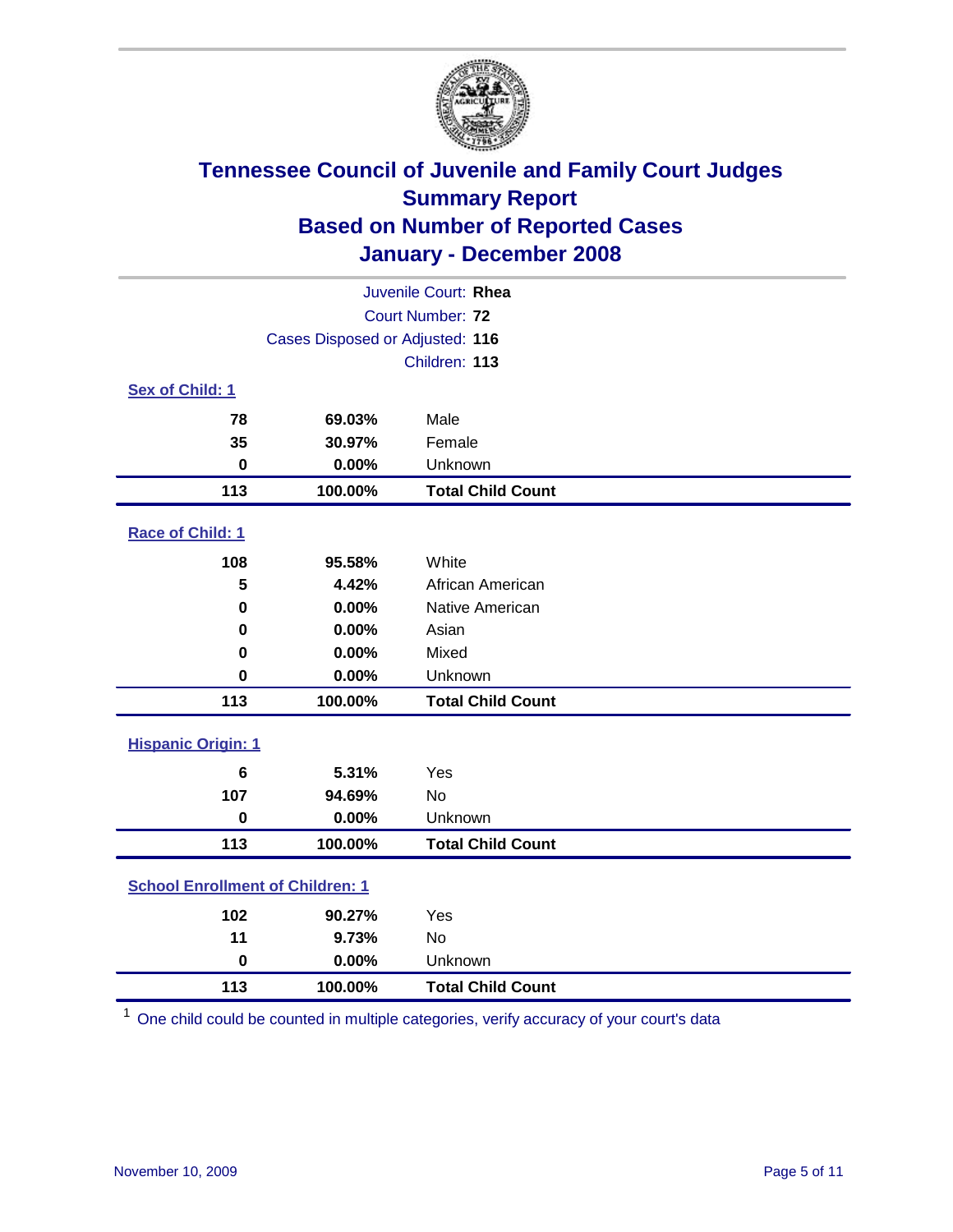

|                                                           |                                 | Juvenile Court: Rhea         |  |  |  |
|-----------------------------------------------------------|---------------------------------|------------------------------|--|--|--|
| Court Number: 72                                          |                                 |                              |  |  |  |
|                                                           | Cases Disposed or Adjusted: 116 |                              |  |  |  |
|                                                           |                                 | Children: 113                |  |  |  |
| <b>Living Arrangement of Child at Time of Referral: 1</b> |                                 |                              |  |  |  |
| 13                                                        | 11.50%                          | With Both Biological Parents |  |  |  |
| 1                                                         | 0.88%                           | With Father and Stepmother   |  |  |  |
|                                                           | 6.19%                           | With Mother and Stepfather   |  |  |  |
| 58                                                        | 51.33%                          | With Mother                  |  |  |  |
| 17                                                        | 15.04%                          | With Father                  |  |  |  |
| 10                                                        | 8.85%                           | <b>With Relatives</b>        |  |  |  |
| 0                                                         | $0.00\%$                        | With Adoptive Parents        |  |  |  |
| 0                                                         | $0.00\%$                        | <b>With Foster Family</b>    |  |  |  |

 **0.00%** In a Group Home **0.00%** In a Residential Center

 **0.00%** In an Institution **0.88%** Independent **2.65%** Unknown

**100.00% Total Child Count**

**2.65%** Other

### **Type of Detention: 2**

| 116 | 100.00%  | <b>Total Detention Count</b> |
|-----|----------|------------------------------|
| 0   | 0.00%    | Other                        |
| 116 | 100.00%  | Does Not Apply               |
| 0   | $0.00\%$ | <b>Unknown</b>               |
| 0   | 0.00%    | <b>Psychiatric Hospital</b>  |
| 0   | $0.00\%$ | Jail - No Separation         |
| 0   | 0.00%    | Jail - Partial Separation    |
| 0   | 0.00%    | Jail - Complete Separation   |
| 0   | 0.00%    | Juvenile Detention Facility  |
| 0   | $0.00\%$ | Non-Secure Placement         |
|     |          |                              |

<sup>1</sup> One child could be counted in multiple categories, verify accuracy of your court's data

<sup>2</sup> If different than number of Cases (116) verify accuracy of your court's data.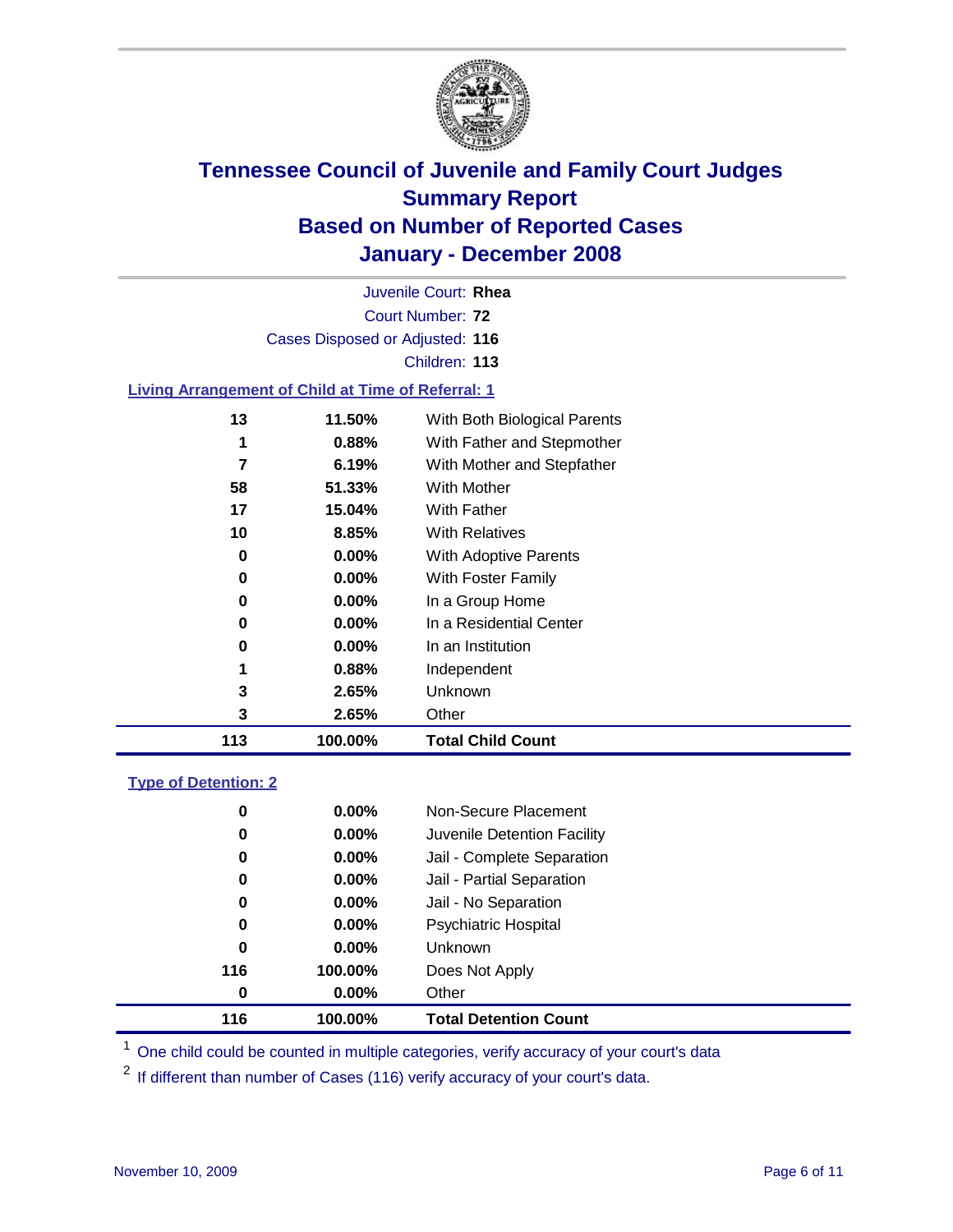

|                                                    | Juvenile Court: Rhea            |                                      |  |  |  |
|----------------------------------------------------|---------------------------------|--------------------------------------|--|--|--|
|                                                    | Court Number: 72                |                                      |  |  |  |
|                                                    | Cases Disposed or Adjusted: 116 |                                      |  |  |  |
|                                                    |                                 | Children: 113                        |  |  |  |
| <b>Placement After Secure Detention Hearing: 1</b> |                                 |                                      |  |  |  |
| $\bf{0}$                                           | 0.00%                           | Returned to Prior Living Arrangement |  |  |  |
| 0                                                  | 0.00%                           | Juvenile Detention Facility          |  |  |  |
| 0                                                  | 0.00%                           | Jail                                 |  |  |  |
| 0                                                  | 0.00%                           | Shelter / Group Home                 |  |  |  |
| 0                                                  | 0.00%                           | <b>Foster Family Home</b>            |  |  |  |
| 0                                                  | 0.00%                           | Psychiatric Hospital                 |  |  |  |
| 0                                                  | 0.00%                           | Unknown                              |  |  |  |
| 116                                                | 100.00%                         | Does Not Apply                       |  |  |  |
| 0                                                  | 0.00%                           | Other                                |  |  |  |
|                                                    |                                 |                                      |  |  |  |
| 116                                                | 100.00%                         | <b>Total Placement Count</b>         |  |  |  |
| <b>Intake Actions: 2</b>                           |                                 |                                      |  |  |  |
| 119                                                | 99.17%                          | <b>Petition Filed</b>                |  |  |  |
| 0                                                  | 0.00%                           | <b>Motion Filed</b>                  |  |  |  |
|                                                    | 0.83%                           | <b>Citation Processed</b>            |  |  |  |
| 0                                                  | 0.00%                           | Notification of Paternity Processed  |  |  |  |
| 0                                                  | 0.00%                           | Scheduling of Judicial Review        |  |  |  |
| $\bf{0}$                                           | 0.00%                           | Scheduling of Administrative Review  |  |  |  |
| 0                                                  | 0.00%                           | Scheduling of Foster Care Review     |  |  |  |
| $\bf{0}$                                           | 0.00%                           | Unknown                              |  |  |  |
| 0                                                  | 0.00%                           | Does Not Apply                       |  |  |  |
| $\pmb{0}$                                          | 0.00%                           | Other                                |  |  |  |

<sup>1</sup> If different than number of Cases (116) verify accuracy of your court's data.

<sup>2</sup> If different than number of Referral Reasons (120), verify accuracy of your court's data.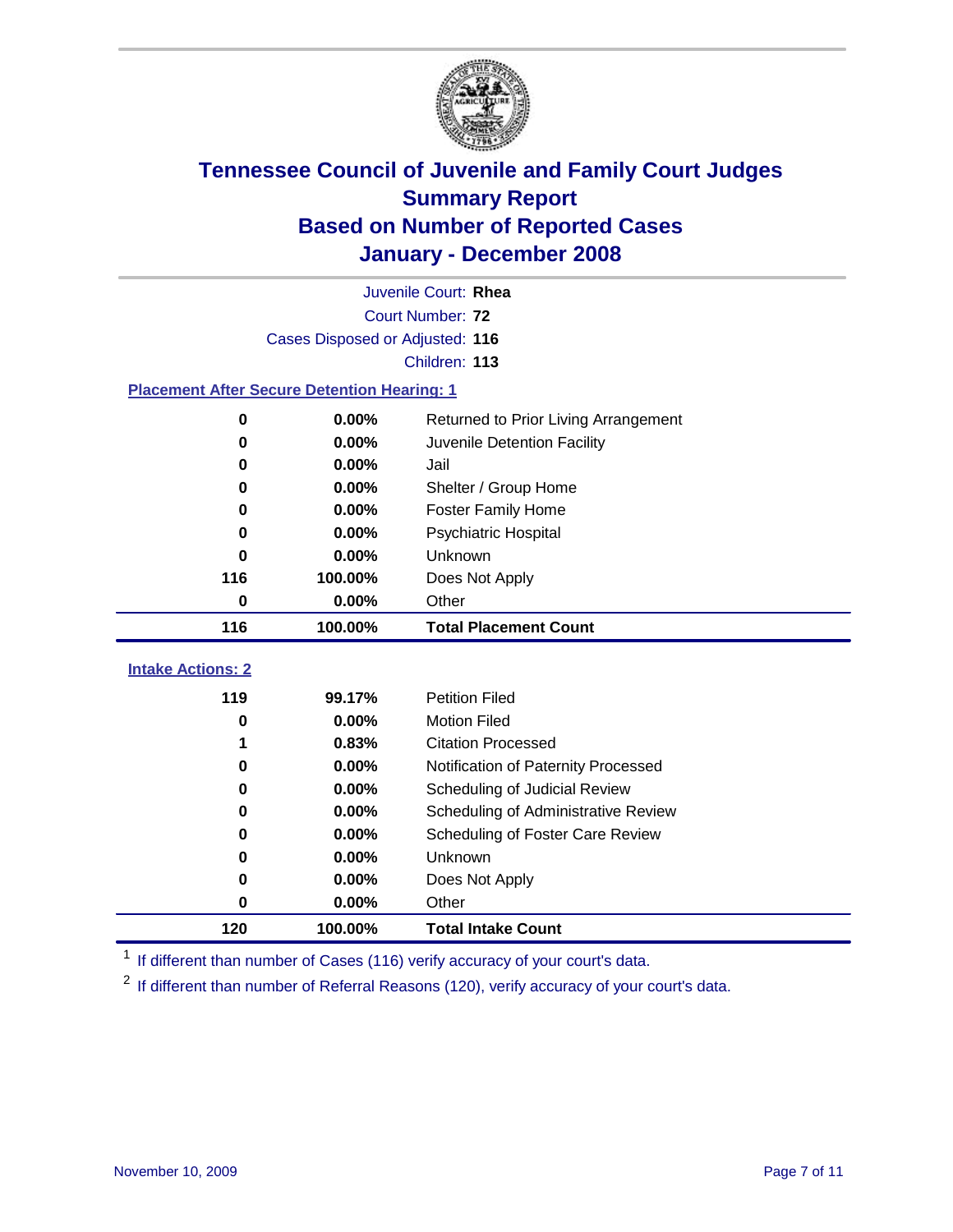

Court Number: **72** Juvenile Court: **Rhea** Cases Disposed or Adjusted: **116** Children: **113**

### **Last Grade Completed by Child: 1**

| 9           | 7.96%   | 7th Grade                |
|-------------|---------|--------------------------|
| 5           | 4.42%   | 6th Grade                |
|             |         |                          |
| 12          | 10.62%  | 8th Grade                |
| 13          | 11.50%  | 9th Grade                |
| 15          | 13.27%  | 10th Grade               |
| 13          | 11.50%  | 11th Grade               |
| $\bf{0}$    | 0.00%   | 12th Grade               |
| 0           | 0.00%   | Non-Graded Special Ed    |
| $\mathbf 2$ | 1.77%   | <b>GED</b>               |
| 1           | 0.88%   | Graduated                |
| $\bf{0}$    | 0.00%   | Never Attended School    |
|             |         |                          |
| 15          | 13.27%  | Unknown                  |
| $\mathbf 2$ | 1.77%   | Other                    |
| 113         | 100.00% | <b>Total Child Count</b> |

### **Enrolled in Special Education: 1**

| 113 | 0.88%<br>100.00% | Unknown<br><b>Total Child Count</b> |  |
|-----|------------------|-------------------------------------|--|
| 109 | 96.46%           | No                                  |  |
| 3   | 2.65%            | Yes                                 |  |

<sup>1</sup> One child could be counted in multiple categories, verify accuracy of your court's data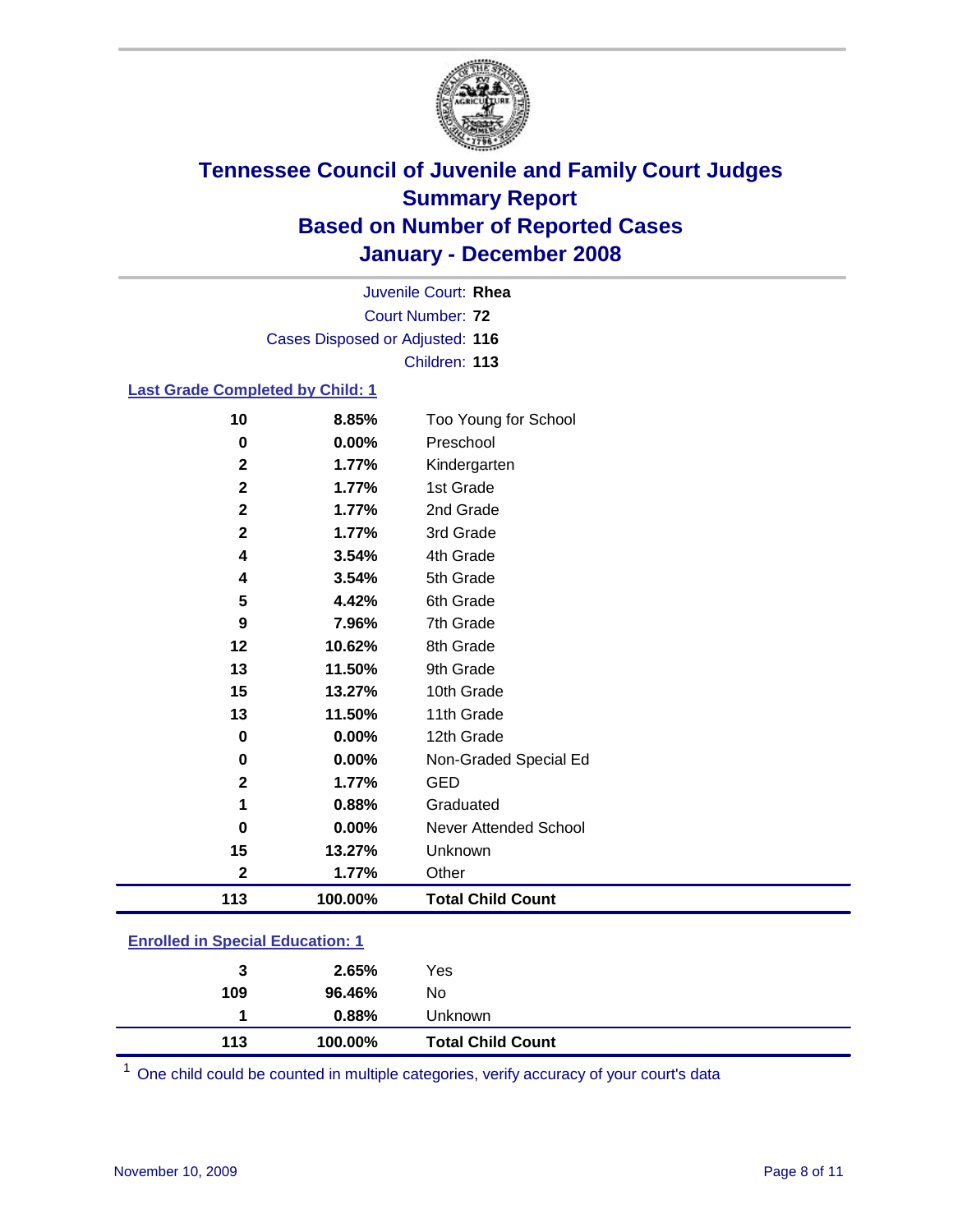

| Juvenile Court: Rhea         |                                 |                           |  |  |  |
|------------------------------|---------------------------------|---------------------------|--|--|--|
|                              | Court Number: 72                |                           |  |  |  |
|                              | Cases Disposed or Adjusted: 116 |                           |  |  |  |
|                              | Children: 113                   |                           |  |  |  |
| <b>Action Executed By: 1</b> |                                 |                           |  |  |  |
| 120                          | 100.00%                         | Judge                     |  |  |  |
| 0                            | $0.00\%$                        | Referee                   |  |  |  |
| 0                            | 0.00%                           | <b>YSO</b>                |  |  |  |
| 0                            | 0.00%                           | Other                     |  |  |  |
| 0                            | 0.00%                           | Unknown                   |  |  |  |
| 120                          | 100.00%                         | <b>Total Action Count</b> |  |  |  |

### **Formal / Informal Actions: 1**

| 11  | 9.17%    | Dismissed                                        |
|-----|----------|--------------------------------------------------|
| 0   | $0.00\%$ | Retired / Nolle Prosequi                         |
| 20  | 16.67%   | <b>Complaint Substantiated Delinquent</b>        |
| 12  | 10.00%   | <b>Complaint Substantiated Status Offender</b>   |
| 0   | 0.00%    | <b>Complaint Substantiated Dependent/Neglect</b> |
| 0   | $0.00\%$ | <b>Complaint Substantiated Abused</b>            |
| 0   | $0.00\%$ | <b>Complaint Substantiated Mentally III</b>      |
| 10  | 8.33%    | Informal Adjustment                              |
| 0   | $0.00\%$ | <b>Pretrial Diversion</b>                        |
| 0   | $0.00\%$ | <b>Transfer to Adult Court Hearing</b>           |
| 0   | $0.00\%$ | Charges Cleared by Transfer to Adult Court       |
| 15  | 12.50%   | Special Proceeding                               |
| 0   | $0.00\%$ | <b>Review Concluded</b>                          |
| 52  | 43.33%   | Case Held Open                                   |
| 0   | $0.00\%$ | Other                                            |
| 0   | $0.00\%$ | <b>Unknown</b>                                   |
| 120 | 100.00%  | <b>Total Action Count</b>                        |

<sup>1</sup> If different than number of Referral Reasons (120), verify accuracy of your court's data.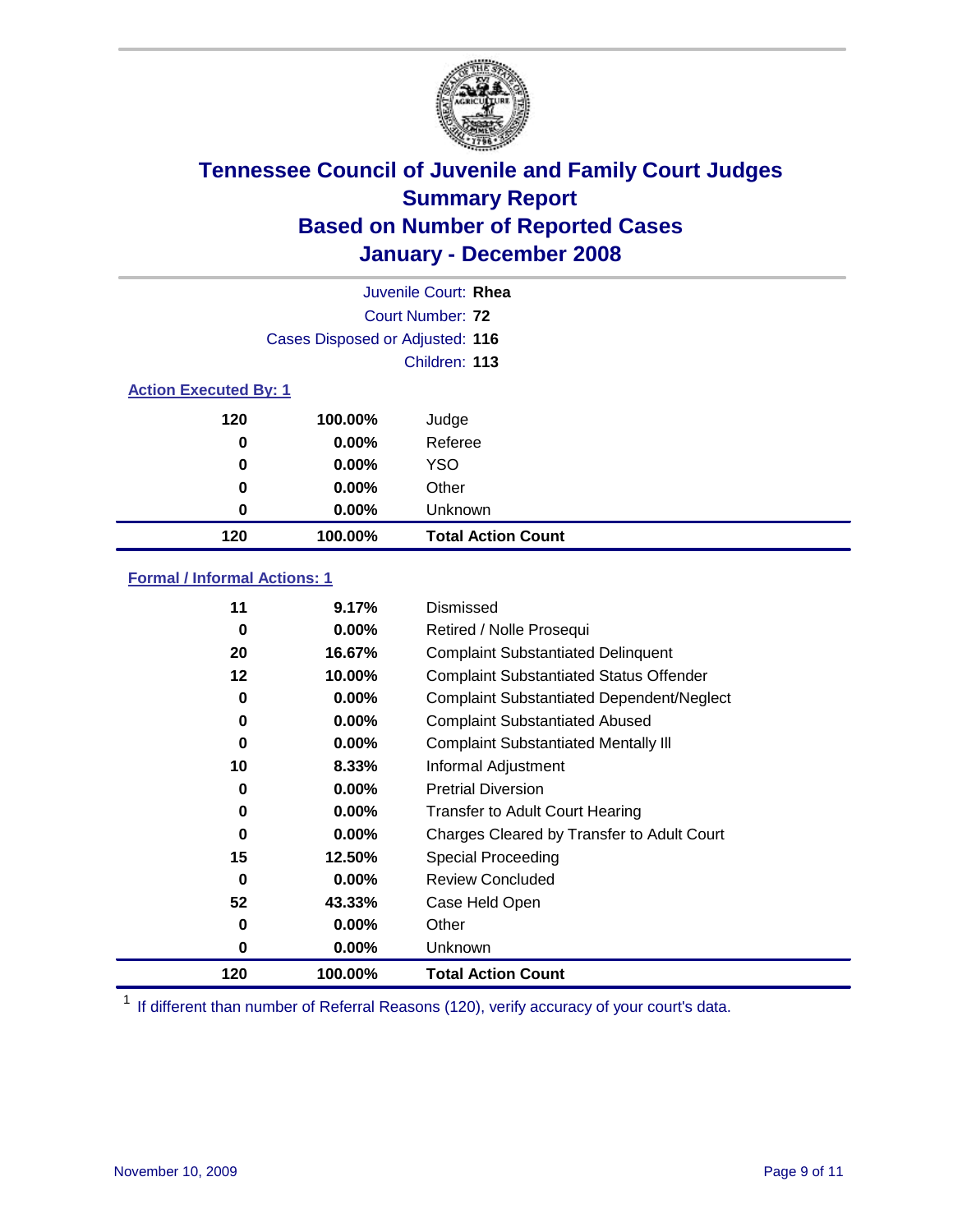

|                       |                                                       | Juvenile Court: Rhea                                 |
|-----------------------|-------------------------------------------------------|------------------------------------------------------|
|                       |                                                       | Court Number: 72                                     |
|                       | Cases Disposed or Adjusted: 116                       |                                                      |
|                       |                                                       | Children: 113                                        |
| <b>Case Outcomes:</b> | There can be multiple outcomes for one child or case. |                                                      |
| 11                    | 4.44%                                                 | <b>Case Dismissed</b>                                |
| 0                     | 0.00%                                                 | Case Retired or Nolle Prosequi                       |
| 101                   | 40.73%                                                | Warned / Counseled                                   |
| 61                    | 24.60%                                                | <b>Held Open For Review</b>                          |
| 6                     | 2.42%                                                 | Supervision / Probation to Juvenile Court            |
| 0                     | 0.00%                                                 | <b>Probation to Parents</b>                          |
| 2                     | 0.81%                                                 | Referral to Another Entity for Supervision / Service |
| 0                     | 0.00%                                                 | Referred for Mental Health Counseling                |
| 0                     | 0.00%                                                 | Referred for Alcohol and Drug Counseling             |
| 0                     | 0.00%                                                 | Referred to Alternative School                       |
| 0                     | 0.00%                                                 | Referred to Private Child Agency                     |
| 0                     | 0.00%                                                 | Referred to Defensive Driving School                 |
| 0                     | 0.00%                                                 | Referred to Alcohol Safety School                    |
| 0                     | 0.00%                                                 | Referred to Juvenile Court Education-Based Program   |
| 0                     | 0.00%                                                 | Driver's License Held Informally                     |
| 0                     | 0.00%                                                 | <b>Voluntary Placement with DMHMR</b>                |
| 0                     | 0.00%                                                 | Private Mental Health Placement                      |
| 0                     | 0.00%                                                 | <b>Private MR Placement</b>                          |
| 0                     | 0.00%                                                 | Placement with City/County Agency/Facility           |
| 0                     | 0.00%                                                 | Placement with Relative / Other Individual           |
| 1                     | 0.40%                                                 | Fine                                                 |
| 2                     | 0.81%                                                 | <b>Public Service</b>                                |
| 4                     | 1.61%                                                 | Restitution                                          |
| 0                     | 0.00%                                                 | <b>Runaway Returned</b>                              |
| 0                     | 0.00%                                                 | No Contact Order                                     |
| 0                     | 0.00%                                                 | Injunction Other than No Contact Order               |
| 0                     | 0.00%                                                 | <b>House Arrest</b>                                  |
| 0                     | 0.00%                                                 | <b>Court Defined Curfew</b>                          |
| 0                     | 0.00%                                                 | Dismissed from Informal Adjustment                   |
| 0                     | 0.00%                                                 | <b>Dismissed from Pretrial Diversion</b>             |
| 0                     | 0.00%                                                 | Released from Probation                              |
| 0                     | 0.00%                                                 | <b>Transferred to Adult Court</b>                    |
| 0                     | 0.00%                                                 | <b>DMHMR Involuntary Commitment</b>                  |